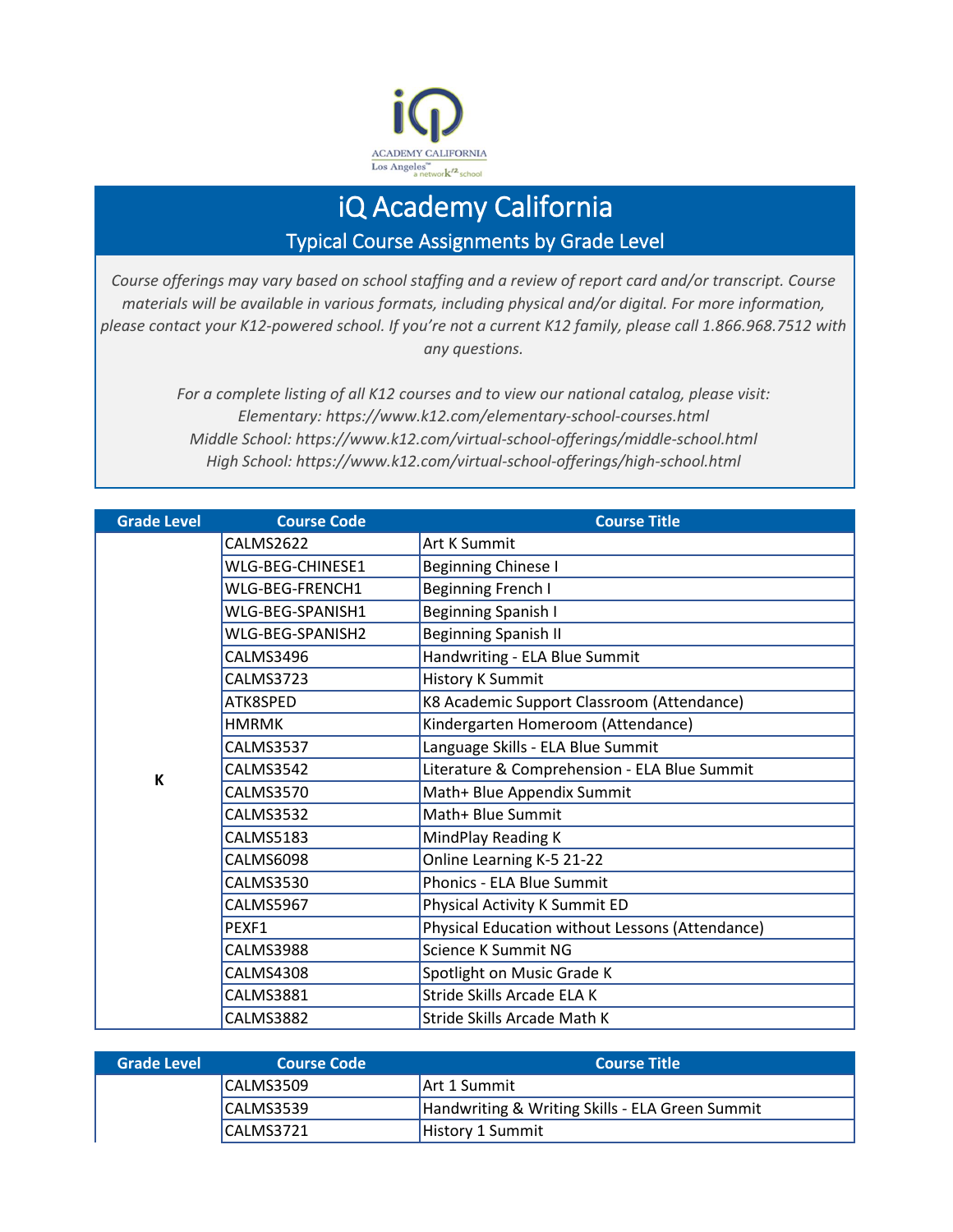|  | CALMS3543 | Literature & Comprehension - ELA Green Summit |
|--|-----------|-----------------------------------------------|
|  | CALMS3571 | Math+ Green Appendix Summit                   |
|  | CALMS3540 | Math+ Green Summit                            |
|  | CALMS5182 | MindPlay Reading 1                            |
|  | CALMS6098 | Online Learning K-5 21-22                     |
|  | CALMS3531 | Phonics & Spelling - ELA Green Summit         |
|  | CALMS5968 | Physical Activity 1 Summit ED                 |
|  | CALMS3989 | Science 1 Summit NG                           |
|  | CALMS4292 | Spotlight on Music Grade 1                    |
|  | CALMS3865 | Stride Skills Arcade ELA 1                    |
|  | CALMS3870 | Stride Skills Arcade Math 1                   |
|  | CALMS3536 | Vocabulary - ELA Green Summit                 |

| <b>Grade Level</b> | <b>Course Code</b> | <b>Course Title</b>              |
|--------------------|--------------------|----------------------------------|
|                    | CALMS3514          | Art 2 Summit                     |
|                    | <b>CALMS5399</b>   | <b>ELA 2 Summit</b>              |
|                    | CALMS5368          | Math 2 Summit                    |
|                    | CALMS5346          | MindPlay Reading 2               |
|                    | CALMS6098          | Online Learning K-5 21-22        |
| $\overline{2}$     | CALMS5969          | Physical Activity 2 Summit ED    |
|                    | CALMS3996          | Science 2 Summit NG              |
|                    | CALMS5912          | Social Studies Grade 2 Summit ED |
|                    | CALMS4293          | Spotlight on Music Grade 2       |
|                    | CALMS3866          | Stride Skills Arcade ELA 2       |
|                    | <b>CALMS3871</b>   | Stride Skills Arcade Math 2      |

| <b>Grade Level</b> | <b>Course Code</b> | <b>Course Title</b>                   |
|--------------------|--------------------|---------------------------------------|
|                    | CALMS3526          | Art 3 Summit                          |
|                    | CALMS3648          | <b>ELA 3 Summit</b>                   |
|                    | WLG-INT-CHINESE1   | Intermediate Chinese I                |
|                    | WLG-INT-FRENCH1    | Intermediate French I                 |
|                    | WLG-INT-FRENCH2    | Intermediate French II                |
|                    | WLG-INT-GERMAN1    | Intermediate German I                 |
|                    | WLG-INT-SPANISH1   | Intermediate Spanish I                |
|                    | WLG-INT-SPANISH2   | Intermediate Spanish II               |
| 3                  | CALMS3610          | Math 3 Summit                         |
|                    | CALMS5347          | MindPlay Reading 3                    |
|                    | CALMS6098          | Online Learning K-5 21-22             |
|                    | CALMS5990          | <b>Physical Education 3 Summit ED</b> |
|                    | CALMS5457          | Science 3 Summit NGE2                 |
|                    | CALMS5950          | Social Studies Grade 3 Summit ED      |
|                    | CALMS4295          | Spotlight on Music Grade 3            |
|                    | CALMS3867          | Stride Skills Arcade ELA 3            |
|                    | CALMS3872          | Stride Skills Arcade Math 3           |
|                    | CALMS3877          | Stride Skills Arcade Science 3        |

**Grade Level Course Code Course Title**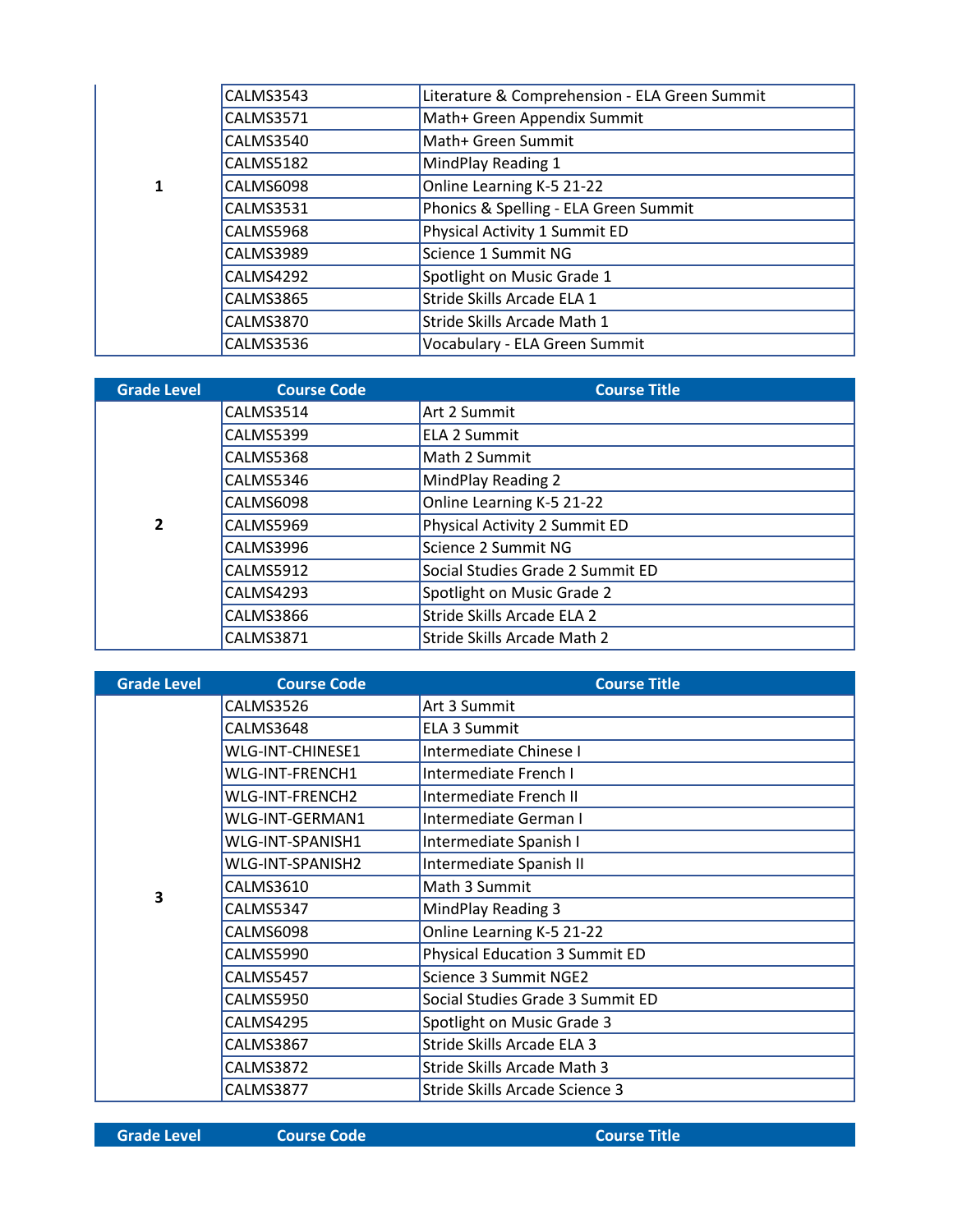|   | <b>CALMS3533</b> | Art 4 Summit                          |
|---|------------------|---------------------------------------|
|   | <b>CALMS5953</b> | California Studies 4 Summit ED        |
|   | CALMS3650        | <b>ELA 4 Summit</b>                   |
|   | <b>CALMS3612</b> | Math 4 Summit                         |
|   | <b>CALMS5348</b> | MindPlay Reading 4                    |
|   | CALMS6098        | Online Learning K-5 21-22             |
| 4 | CALMS5991        | <b>Physical Education 4 Summit ED</b> |
|   | <b>CALMS5458</b> | Science 4 Summit NGE2                 |
|   | CALMS4298        | Spotlight on Music Grade 4            |
|   | <b>CALMS3868</b> | Stride Skills Arcade ELA 4            |
|   | <b>CALMS3873</b> | Stride Skills Arcade Math 4           |
|   | <b>CALMS3878</b> | Stride Skills Arcade Science 4        |

| <b>Grade Level</b> | <b>Course Code</b> | <b>Course Title</b>                        |
|--------------------|--------------------|--------------------------------------------|
|                    | <b>CALMS3535</b>   | <b>Early American Art Summit</b>           |
|                    | CALMS2629          | <b>Early American History Summit</b>       |
|                    | CALMS4992          | <b>ELA 5 Summit CA</b>                     |
|                    | CALMS3614          | Math 5 Summit                              |
|                    | CALMS5349          | MindPlay Reading 5                         |
|                    | CALMS6098          | Online Learning K-5 21-22                  |
| 5                  | CALMS5992          | <b>Physical Education 5 Summit ED</b>      |
|                    | <b>CALMS5459</b>   | Science 5 Summit NGE2                      |
|                    | <b>CALMS4302</b>   | Spotlight on Music Grade 5                 |
|                    | CALMS3869          | Stride Skills Arcade ELA 5                 |
|                    | <b>CALMS3874</b>   | Stride Skills Arcade Math 5                |
|                    | <b>CALMS3879</b>   | Stride Skills Arcade Science 5             |
|                    | CALMS4283          | Understanding the Middle School Experience |

| <b>Grade Level</b> | <b>Course Code</b> | <b>Course Title</b>                                |
|--------------------|--------------------|----------------------------------------------------|
|                    | D-ART-06AV1-K      | ART06A Summit Intermediate American Art II         |
|                    | D-ART-06BV1-K      | ART06B Summit Intermediate American Art II         |
|                    | D-ART-07AV1-K      | <b>ART07A Summit Intermediate World Art I</b>      |
|                    | D-ART-07BV1-K      | <b>ART07B Summit Intermediate World Art I</b>      |
|                    | D-ART-08AV1-K      | ART08A Summit Intermediate World Art II            |
|                    | D-ART-08BV1-K      | <b>ART08B Summit Intermediate World Art II</b>     |
|                    | D-CAR-005E2-DYN    | CAR005E2 Middle School Career Explorations 1       |
|                    | D-ENG-008E1-MP     | ENG008 MindPlay Reading for Middle and High School |
|                    | D-ENG-06AE3-KN     | ENG06AE3 Summit Language Arts 6                    |
|                    | D-ENG-06BE3-KN     | <b>ENG06BE3 Summit Language Arts 6</b>             |
|                    | D-HLT-06DE2-KN     | HLT06DE2 Summit Health 6                           |
|                    | D-MTH-06AE3-K      | MTH06AE3 Summit Math 6                             |
|                    | D-MTH-06BE3-K      | MTH06BE3 Summit Math 6                             |
|                    | D-MUS-06V1-K       | MUS06 Spotlight On Music                           |
|                    | D-ORN-005V1-K      | ORN005 Welcome Back: Middle and High School        |
|                    | D-ORN-010E5-K      | ORN010E5 Online Learning: Middle and High School   |
|                    | D-OTH-06AV1-K      | OTH06A Summit Physical Education 6                 |
|                    | D-OTH-06BV1-K      | OTH06B Summit Physical Education 6                 |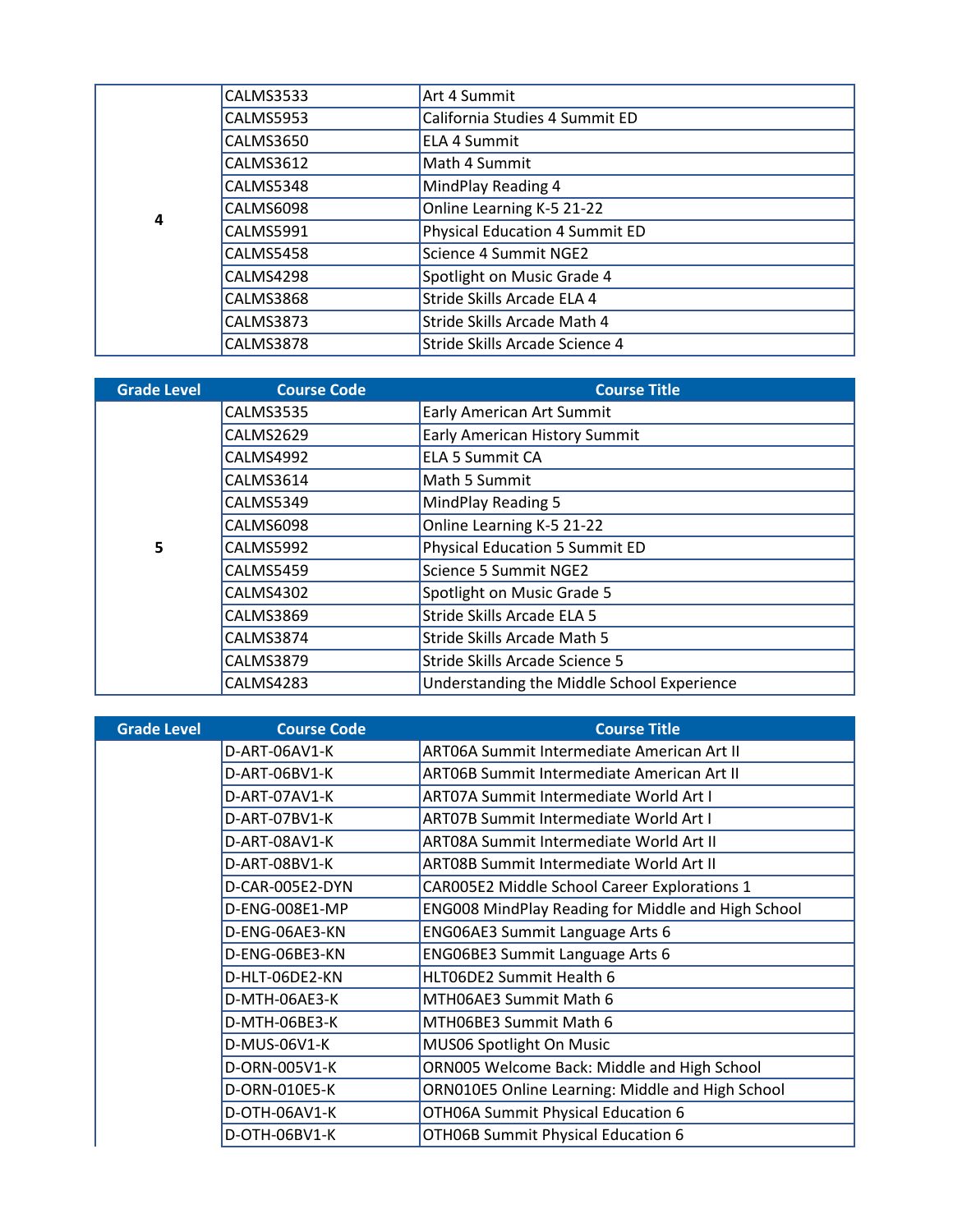|   | D-OTH-07AV1-K          | OTH07A Summit Physical Education 7        |
|---|------------------------|-------------------------------------------|
|   | D-OTH-07BV1-K          | OTH07B Summit Physical Education 7        |
|   | D-OTH-08AV1-K          | OTH08A Summit Physical Education 8        |
|   | D-OTH-08BV1-K          | OTH08B Summit Physical Education 8        |
|   | D-SCI-06ADE3-K         | <b>SCI06ADE3 Summit Earth Science</b>     |
| 6 | D-SCI-06BDE3-K         | SCI06BDE3 Summit Earth Science            |
|   | D-SOC-08AV1-K          | SOC08A Summit Intermediate Global Studies |
|   | D-SOC-08BV1-K          | SOC08B Summit Intermediate Global Studies |
|   | D-MTH-SPLSTRIDMSV2-K   | Stride Skills Arcade Math 6               |
|   | D-ENG-SPLSTRIDMSV2-K   | Stride Skills Arcade MS English 6         |
|   | D-SCI-SPLSTRIDMSV2-K   | Stride Skills Arcade Science 6            |
|   | D-WLG-CHINESEIA        | WLG MS Chinese IA                         |
|   | D-WLG-CHINESEIB        | WLG MS Chinese IB                         |
|   | D-WLG-CHINESEIIA       | <b>WLG MS Chinese IIA</b>                 |
|   | D-WLG-CHINESEIIB       | WLG MS Chinese IIB                        |
|   | D-WLG-FRENCHIA         | WLG MS French IA                          |
|   | D-WLG-FRENCHIB         | WLG MS French IB                          |
|   | <b>D-WLG-FRENCHIIA</b> | WLG MS French IIA                         |
|   | D-WLG-FRENCHIIB        | WLG MS French IIB                         |
|   | D-WLG-GERMANIA         | WLG MS German IA                          |
|   | D-WLG-GERMANIB         | <b>WLG MS German IB</b>                   |
|   | D-WLG-GERMANIIA        | WLG MS German IIA                         |
|   | D-WLG-GERMANIIB        | <b>WLG MS German IIB</b>                  |
|   | D-WLG-LATINIA          | WLG MS Latin IA                           |
|   | D-WLG-LATINIB          | <b>WLG MS Latin IB</b>                    |
|   | D-WLG-LATINIIA         | <b>WLG MS Latin IIA</b>                   |
|   | D-WLG-SPANISHIA        | WLG MS Spanish IA                         |
|   | D-WLG-SPANISHIB        | WLG MS Spanish IB                         |
|   | D-WLG-SPANISHIIA       | WLG MS Spanish IIA                        |
|   | D-WLG-SPANISHIIB       | WLG MS Spanish IIB                        |
|   |                        |                                           |

| <b>Grade Level</b> | <b>Course Code</b> | <b>Course Title</b>                              |
|--------------------|--------------------|--------------------------------------------------|
|                    | D-ENG-07AE3-KN     | ENG07AE3 Summit Language Arts 7                  |
|                    | D-ENG-07BE3-KN     | ENG07BE3 Summit Language Arts 7                  |
|                    | D-HLT-07DE2-K      | HLT07DE2 Summit Health 7                         |
|                    | D-HST-07AV1-K      | HST07A Summit World History I                    |
|                    | D-HST-07BV1-K      | HST07B Summit World History I                    |
|                    | D-MTH-07AE3-K      | MTH07AE3 Summit Math 7                           |
|                    | D-MTH-07BE3-K      | MTH07BE3 Summit Math 7                           |
| 7                  | D-MUS-07V1-K       | MUS07 Spotlight On Music                         |
|                    | D-ORN-005V1-K      | ORN005 Welcome Back: Middle and High School      |
|                    | D-ORN-010E5-K      | ORN010E5 Online Learning: Middle and High School |
|                    | D-SCI-07ADE3-K     | SCI07ADE3 Summit Life Science                    |
|                    | D-SCI-07BDE3-K     | SCI07BDE3 Summit Life Science                    |
|                    | D-MTH7-STRIDEV1-K  | Stride Skills Arcade Math 7                      |
|                    | D-ENG7-STRIDEV1-K  | Stride Skills Arcade MS English 7                |
|                    | D-SCI7-STRIDEV1-K  | Stride Skills Arcade Science 7                   |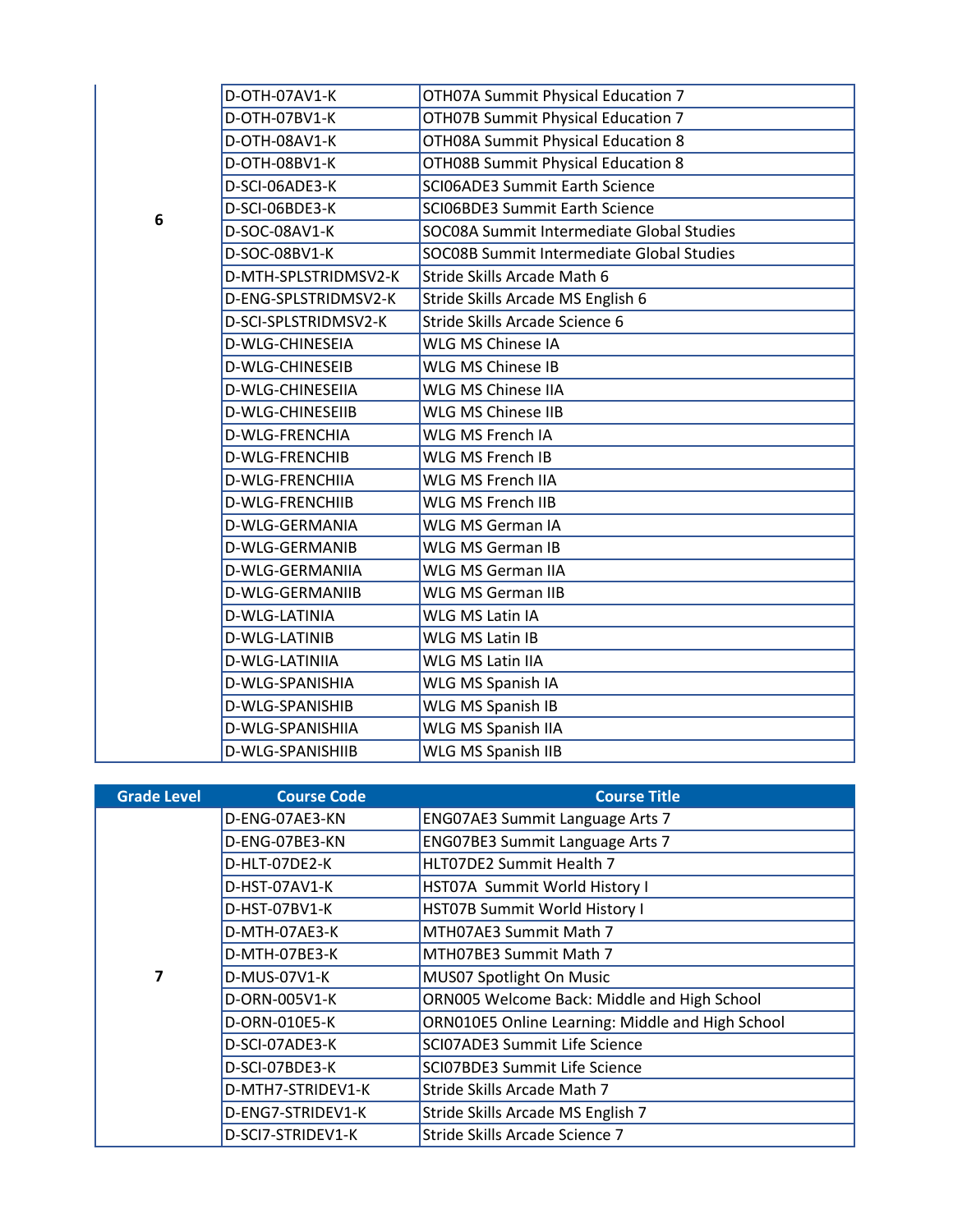| <b>Grade Level</b> | <b>Course Code</b> | <b>Course Title</b>                               |
|--------------------|--------------------|---------------------------------------------------|
|                    | D-ENG-08AE3-KN     | <b>ENG08AE3 Summit Language Arts 8</b>            |
|                    | D-ENG-08BE3-KN     | <b>ENG08BE3 Summit Language Arts 8</b>            |
|                    | D-HLT-08DE2-K      | HLT08DE2 Summit Health 8                          |
|                    | D-HST-08AV1-K      | HST08A Summit World History II                    |
|                    | D-HST-08ADE2-KN    | HST08AD Summit American History to the Late 1800s |
|                    | D-HST-08BV1-K      | HST08B Summit World History II                    |
|                    | D-HST-08BDE2-KN    | HST08BD Summit American History to the Late 1800s |
|                    | D-MTH-08AE1BR-K    | MTH08A Summit Math 8 Bridge                       |
|                    | D-MTH-08BE1BR-K    | MTH08B Summit Math 8 Bridge                       |
| 8                  | D-MUS-08V1-K       | MUS08 Spotlight On Music                          |
|                    | ATT-868V1-K        | <b>NWEA</b> (Attendance)                          |
|                    | D-ORN-005V1-K      | ORN005 Welcome Back: Middle and High School       |
|                    | D-ORN-010E5-K      | ORN010E5 Online Learning: Middle and High School  |
|                    | D-SCI-08ADE4-K     | SCI08ADE4 Summit Physical Science                 |
|                    | D-SCI-08BDE4-K     | SCI08BDE4 Summit Physical Science                 |
|                    | ATT-867V1-K        | STAR360 (Attendance)                              |
|                    | D-MTH8-STRIDEV1-K  | Stride Skills Arcade Math 8                       |
|                    | D-ENG8-STRIDEV1-K  | Stride Skills Arcade MS English 8                 |
|                    | D-SCI8-STRIDEV1-K  | Stride Skills Arcade Science 8                    |

| <b>Grade Level</b> | <b>Course Code</b> | <b>Course Title</b>                                     |
|--------------------|--------------------|---------------------------------------------------------|
| <b>High School</b> | D-AGR-020V1-DYN    | AGR020-DYN Introduction to Forestry & Natural Resources |
| <b>High School</b> | D-AGR-111V1-DYN    | <b>AGR111-DYN Agriscience II</b>                        |
| <b>High School</b> | D-ART-010AV2-K     | <b>ART010A Summit Fine Art</b>                          |
| <b>High School</b> | D-ART-010BV2-K     | <b>ART010B Summit Fine Art</b>                          |
| <b>High School</b> | D-ART-020AV2-K     | <b>ART020A Summit Music Appreciation</b>                |
| <b>High School</b> | D-ART-020BV2-K     | <b>ART020B Summit Music Appreciation</b>                |
| <b>High School</b> | D-ART-500AE3-CEN   | ART500AE3 AP(R) Art History                             |
| <b>High School</b> | D-ART-500BE3-CEN   | ART500BE3 AP(R) Art History                             |
| <b>High School</b> | D-BUS-020V1-DYN    | BUS020-DYN Introduction to Restaurant Management        |
| <b>High School</b> | D-BUS-030V3-K      | <b>BUS030 Summit Personal Finance</b>                   |
| <b>High School</b> | D-BUS-031E2-CEN    | <b>BUS031E2 Personal Financial Literacy</b>             |
| <b>High School</b> | D-BUS-033E2-CEN    | <b>BUS033E2 Consumer Behavior</b>                       |
| <b>High School</b> | D-BUS-045V1-K      | BUS045 Entrepreneurship 1                               |
| <b>High School</b> | D-BUS-045E2-PBL-K  | BUS045E2-PBL Entrepreneurship 1                         |
| <b>High School</b> | D-BUS-055V1-K      | <b>BUS055 Entrepreneurship 2</b>                        |
| <b>High School</b> | D-BUS-055E2-PBL-K  | BUS055E2-PBL Entrepreneurship 2                         |
| <b>High School</b> | D-BUS-065V1-K      | <b>BUS065 Marketing 1</b>                               |
| <b>High School</b> | D-BUS-065E2-PBL-K  | BUS065E2-PBL Marketing 1                                |
| <b>High School</b> | D-BUS-071V1-DYN    | BUS071-DYN Advertising and Sales Promotion              |
| <b>High School</b> | D-BUS-075V1-K      | <b>BUS075 Marketing 2</b>                               |
| <b>High School</b> | D-BUS-075E2-PBL-K  | BUS075E2-PBL Marketing 2                                |
| <b>High School</b> | D-BUS-080V1-DYN    | <b>BUS080-DYN International Business</b>                |
| <b>High School</b> | D-BUS-090V1-DYN    | BUS090-DYN Sports and Entertainment Marketing           |
| <b>High School</b> | D-BUS-113V1-K      | <b>BUS113 Accounting 1</b>                              |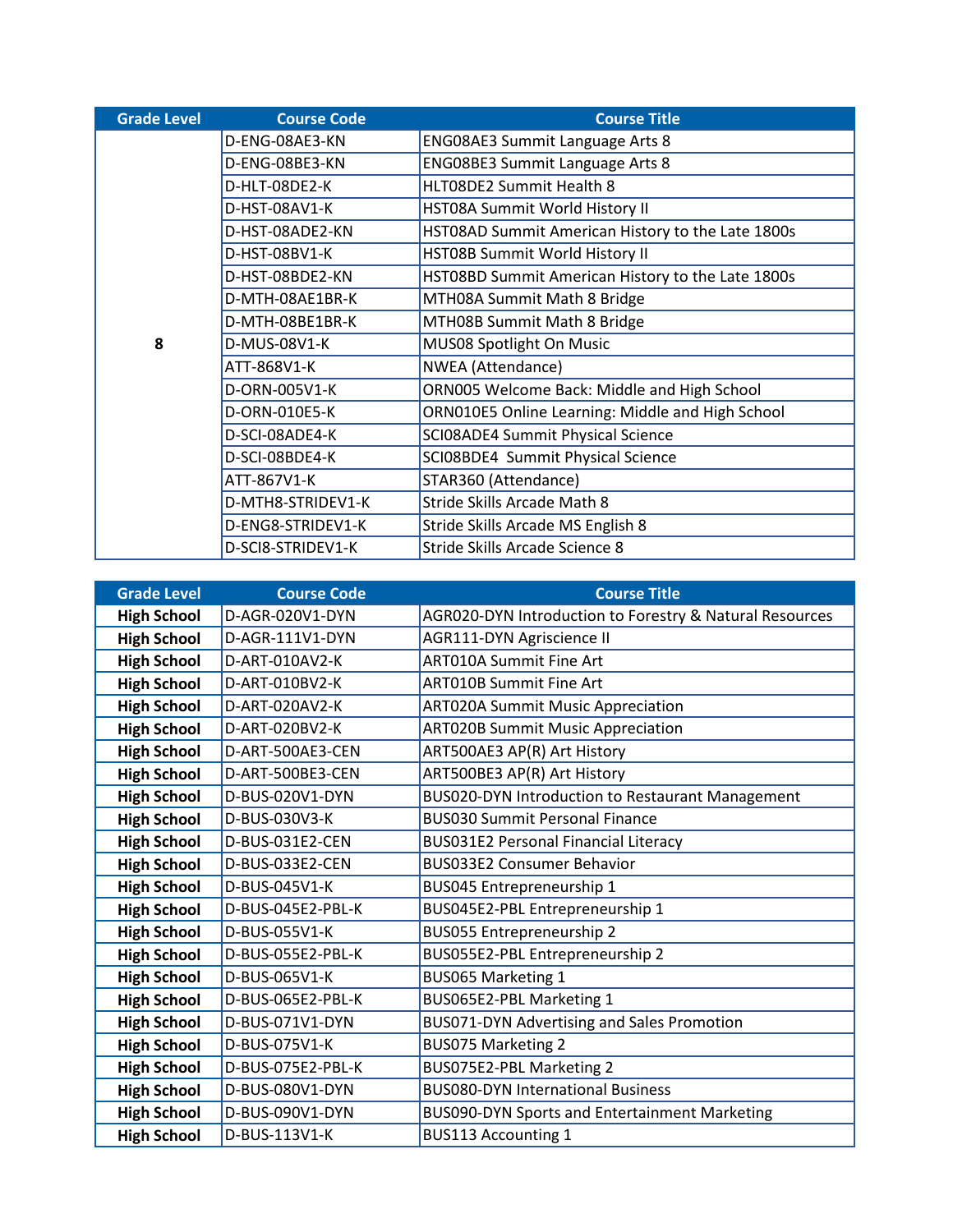| <b>High School</b>                       | D-BUS-114V1-K                        | <b>BUS114 Accounting 2</b>                                             |
|------------------------------------------|--------------------------------------|------------------------------------------------------------------------|
| <b>High School</b>                       | D-BUS-120E1-DYN                      | BUS120 Hospitality & Tourism 1                                         |
| <b>High School</b>                       | D-BUS-130E1-PBL-DYN                  | BUS130-PBL Introduction to Business Info Mgmt                          |
| <b>High School</b>                       | D-BUS-310E1-PBL-DYN                  | BUS310-PBL Introduction to Management 1                                |
| <b>High School</b>                       | D-BUS-311E1-DYN                      | BUS311 Management: Insight & Oversight                                 |
| <b>High School</b>                       | D-BUS-410E1-PBL-K                    | <b>BUS410-PBL Intro to Business Communications</b>                     |
| <b>High School</b>                       | D-CAR-010V1-DYN                      | CAR010-DYN Business and Healthcare Explorations                        |
| <b>High School</b>                       | D-CAR-017AE1CA-PBL-K                 | CAR017A-PBL Business & Marketing Explorations CA                       |
| <b>High School</b>                       | D-CAR-017BE1CA-PBL-K                 | CAR017B-PBL Business & Marketing Explorations CA                       |
| <b>High School</b>                       | D-CAR-095V1-K                        | <b>CAR095 IT Explorations</b>                                          |
| <b>High School</b>                       | D-CULMPROJWA                         | <b>CS Culminating Project WA</b>                                       |
| <b>High School</b>                       | D-CS-PHYSED10A                       | CS Physical Education 10A                                              |
| <b>High School</b>                       | D-CS-PHYSED10B                       | <b>CS Physical Education 10B</b>                                       |
| <b>High School</b>                       | D-CS-WORKEXPRNCE                     | CS Work Experience                                                     |
| <b>High School</b>                       | <b>D-CS-WORKEXPRNCE B</b>            | CS Work Experience B                                                   |
| <b>High School</b>                       | ATT-654V1-K                          | Early College Elective Sem 1                                           |
| <b>High School</b>                       | ATT-655V1-K                          | Early College Elective Sem 2                                           |
| <b>High School</b>                       | ATT-648V1-K                          | Early College English Sem 1                                            |
| <b>High School</b>                       | ATT-649V1-K                          | Early College English Sem 2                                            |
| <b>High School</b>                       | ATT-650V1-K                          | Early College History Sem 1                                            |
| <b>High School</b>                       | ATT-651V1-K                          | Early College History Sem 2                                            |
| <b>High School</b>                       | ATT-646V1-K                          | Early College Math Sem 1                                               |
| <b>High School</b>                       | ATT-647V1-K                          | Early College Math Sem 2                                               |
| <b>High School</b>                       | ATT-652V1-K                          | Early College Science Sem 1                                            |
| <b>High School</b>                       | ATT-653V1-K                          | Early College Science Sem 2                                            |
| <b>High School</b>                       | ATT-417V1-K                          | EL Support (Attendance)                                                |
| <b>High School</b>                       | D-ENG-001AV2-APL                     | <b>ENG001A-APL English Foundations I</b>                               |
| <b>High School</b>                       | D-ENG-001BV2-APL                     | <b>ENG001B-APL English Foundations I</b>                               |
| <b>High School</b>                       | D-ENG-010V2-K                        | ENG010 Journalism                                                      |
| <b>High School</b>                       | D-ENG-011AV2-APL                     | <b>ENG011A-APL English Foundations II</b>                              |
| <b>High School</b>                       | D-ENG-011BV2-APL                     | <b>ENG011B-APL English Foundations II</b>                              |
| <b>High School</b>                       | D-ENG-020V2-K                        | <b>ENG020 Summit Public Speaking</b>                                   |
| <b>High School</b>                       | D-ENG-030AV2-AVT<br>D-ENG-030BV2-AVT | <b>ENG030A-AVT Summit Creative Writing</b>                             |
| <b>High School</b><br><b>High School</b> | D-ENG-106AV3-K                       | <b>ENG030B-AVT Summit Creative Writing</b><br>ENG106A Summit English 9 |
| <b>High School</b>                       | D-ENG-106BE4-K                       | ENG106BE4 Summit English 9                                             |
| <b>High School</b>                       | D-ENG-108AE2CA-KN                    | ENG108AE2 Summit English 9 CA                                          |
| <b>High School</b>                       | D-ENG-108BE2CA-KN                    | ENG108BE2 Summit English 9 CA                                          |
| <b>High School</b>                       | D-ENG-109AE2CA-KN                    | ENG109AE2 Summit English 9 Honors CA                                   |
| <b>High School</b>                       | D-ENG-109BE2CA-KN                    | ENG109BE2 Summit English 9 Honors CA                                   |
| <b>High School</b>                       | D-ENG-206AV3-K                       | ENG206A Summit English 10                                              |
| <b>High School</b>                       | D-ENG-206BV3-K                       | <b>ENG206B Summit English 10</b>                                       |
| <b>High School</b>                       | D-ENG-208AE2CA-KN                    | ENG208AE2 Summit English 10 CA                                         |
| <b>High School</b>                       | D-ENG-208BE2CA-KN                    | ENG208BE2 Summit English 10 CA                                         |
| <b>High School</b>                       | D-ENG-209AE2CA-KN                    | ENG209AE2 Summit English 10 Honors CA                                  |
| <b>High School</b>                       | D-ENG-209BE2CA-KN                    | ENG209BE2 Summit English 10 Honors CA                                  |
| <b>High School</b>                       | D-ENG-303AE3-KN                      | <b>ENG303AE3 Summit American Literature</b>                            |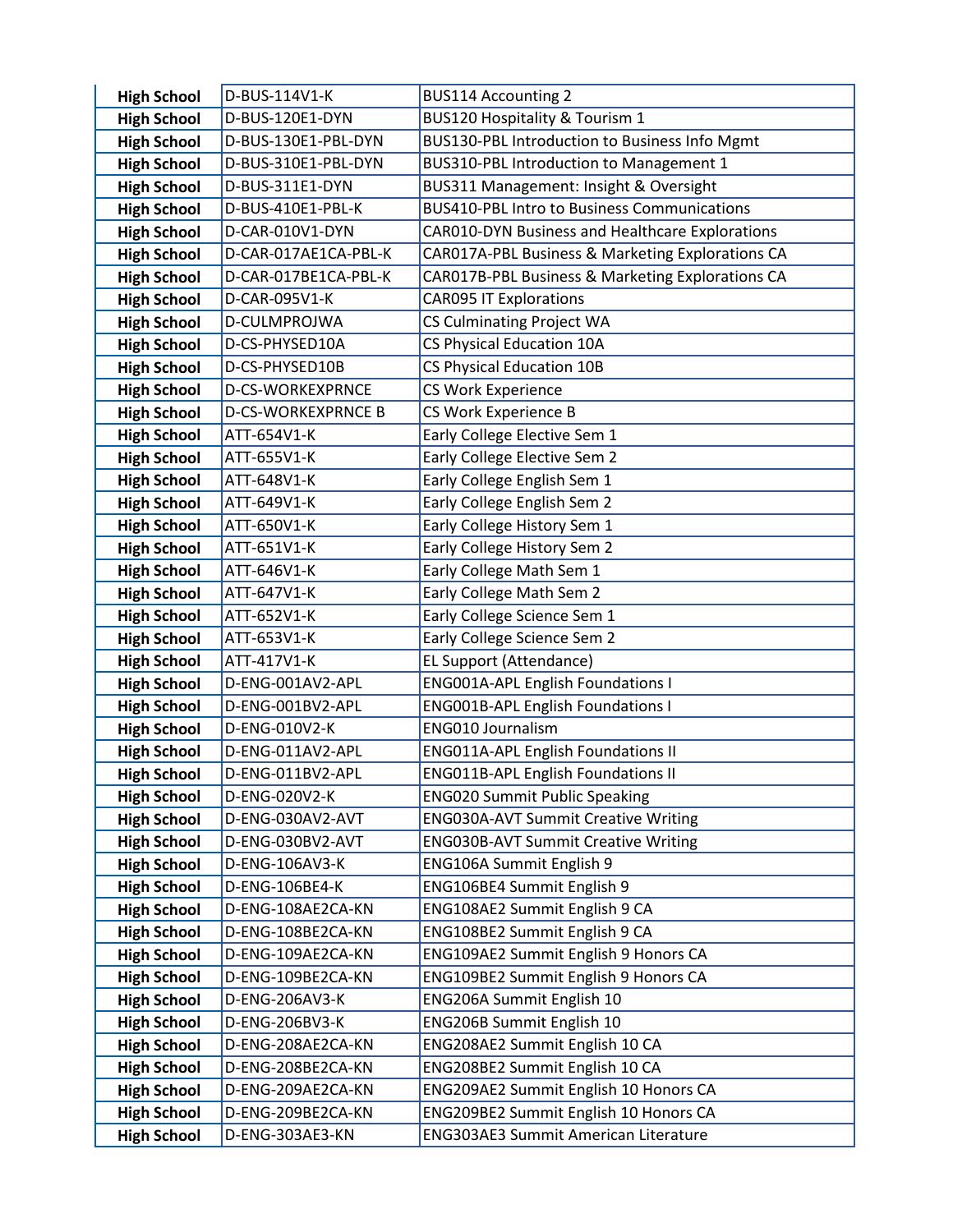| <b>High School</b>                       | D-ENG-303BE3-KN                  | <b>ENG303BE3 Summit American Literature</b>                                |
|------------------------------------------|----------------------------------|----------------------------------------------------------------------------|
| <b>High School</b>                       | D-ENG-304AE3-KN                  | <b>ENG304AE3 Summit American Literature Honors</b>                         |
| <b>High School</b>                       | D-ENG-304BE3-KN                  | <b>ENG304BE3 Summit American Literature Honors</b>                         |
| <b>High School</b>                       | D-ENG-306AV1-K                   | <b>ENG306A Summit American Literature</b>                                  |
| <b>High School</b>                       | D-ENG-306BV1-K                   | <b>ENG306B Summit American Literature</b>                                  |
| <b>High School</b>                       | D-ENG-403AV2-K                   | <b>ENG403A Summit British and World Literature</b>                         |
| <b>High School</b>                       | D-ENG-403BV2-K                   | <b>ENG403B Summit British and World Literature</b>                         |
| <b>High School</b>                       | D-ENG-404AV2-K                   | <b>ENG404A Summit British and World Literature Honors</b>                  |
| <b>High School</b>                       | D-ENG-404BV2-K                   | <b>ENG404B Summit British and World Literature Honors</b>                  |
| <b>High School</b>                       | D-ENG-406AV1-K                   | <b>ENG406A Summit British and World Literature</b>                         |
| <b>High School</b>                       | D-ENG-406BV1-K                   | <b>ENG406B Summit British and World Literature</b>                         |
| <b>High School</b>                       | D-ENG-500AE5-CEN                 | ENG500AE5 AP(R) English Language and Composition                           |
| <b>High School</b>                       | D-ENG-500BE5-CEN                 | ENG500BE5 AP(R) English Language and Composition                           |
| <b>High School</b>                       | D-ENG-510AE5-CEN                 | ENG510AE5 AP(R) English Literature and Composition                         |
| <b>High School</b>                       | D-ENG-510BE5-CEN                 | ENG510BE5 AP(R) English Literature and Composition                         |
| <b>High School</b>                       | ATT-156V1-K                      | HS Academic Support Classroom (Attendance)                                 |
| <b>High School</b>                       | D-HST-010V2-APL                  | HST010-APL Anthropology                                                    |
| <b>High School</b>                       | D-HST-020V2-AVT                  | HST020-AVT Psychology                                                      |
| <b>High School</b>                       | D-HST-030V3-K                    | <b>HST030 Summit Economics</b>                                             |
| <b>High School</b>                       | D-HST-040V2-K                    | <b>HST040 Summit Civics</b>                                                |
| <b>High School</b>                       | D-HST-060V1-DYN                  | HST060-DYN Sociology I                                                     |
| <b>High School</b>                       | D-HST-061V1-DYN                  | HST061-DYN Sociology II                                                    |
| <b>High School</b>                       | D-HST-103AV3-K                   | HST103A Summit World History                                               |
| <b>High School</b>                       | D-HST-103BV3-K                   | HST103B Summit World History                                               |
| <b>High School</b>                       | D-HST-104AV3-K                   | HST104A Summit Honors World History                                        |
| <b>High School</b>                       | D-HST-104BV3-K                   | HST104B Summit Honors World History                                        |
| <b>High School</b>                       | D-HST-203AV2-K<br>D-HST-203BV2-K | HST203A Summit Modern World Studies<br>HST203B Summit Modern World Studies |
| <b>High School</b><br><b>High School</b> | D-HST-204AV2-K                   | HST204A Summit Honors Modern World Studies                                 |
| <b>High School</b>                       | D-HST-204BV2-K                   | HST204B Summit Honors Modern World Studies                                 |
| <b>High School</b>                       | D-HST-206AV1-K                   | HST206A Summit Modern World Studies                                        |
| <b>High School</b>                       | D-HST-206BV1-K                   | HST206B Summit Modern World Studies                                        |
| <b>High School</b>                       | D-HST-213AV2-K                   | HST213A Summit Geography                                                   |
| <b>High School</b>                       | D-HST-213BV2-K                   | <b>HST213B Summit Geography</b>                                            |
| <b>High School</b>                       | D-HST-216AV2-AVT                 | HST216A Summit Geography                                                   |
| <b>High School</b>                       | D-HST-216BV2-AVT                 | HST216B Summit Geography                                                   |
| <b>High School</b>                       | D-HST-222AV2-AVT                 | HST222A Summit Contemporary World Issues                                   |
| <b>High School</b>                       | D-HST-222BV2-AVT                 | HST222B Summit Contemporary World Issues                                   |
| <b>High School</b>                       | D-HST-303AV2-K                   | HST303A Summit US History                                                  |
| <b>High School</b>                       | D-HST-303BV2-K                   | HST303B Summit US History                                                  |
| <b>High School</b>                       | D-HST-304AV2-K                   | HST304A Summit Honors US History                                           |
| <b>High School</b>                       | D-HST-304BV2-K                   | HST304B Summit Honors US History                                           |
| <b>High School</b>                       | D-HST-306AV1-K                   | HST306A Summit US History                                                  |
| <b>High School</b>                       | D-HST-306BV1-K                   | HST306B Summit US History                                                  |
| <b>High School</b>                       | D-HST-313AV2-K                   | HST313A Summit Modern US History                                           |
| <b>High School</b>                       | D-HST-313BV2-K                   | HST313B Summit Modern US History                                           |
| <b>High School</b>                       | D-HST-314AV2-K                   | HST314A Summit Honors Modern US History                                    |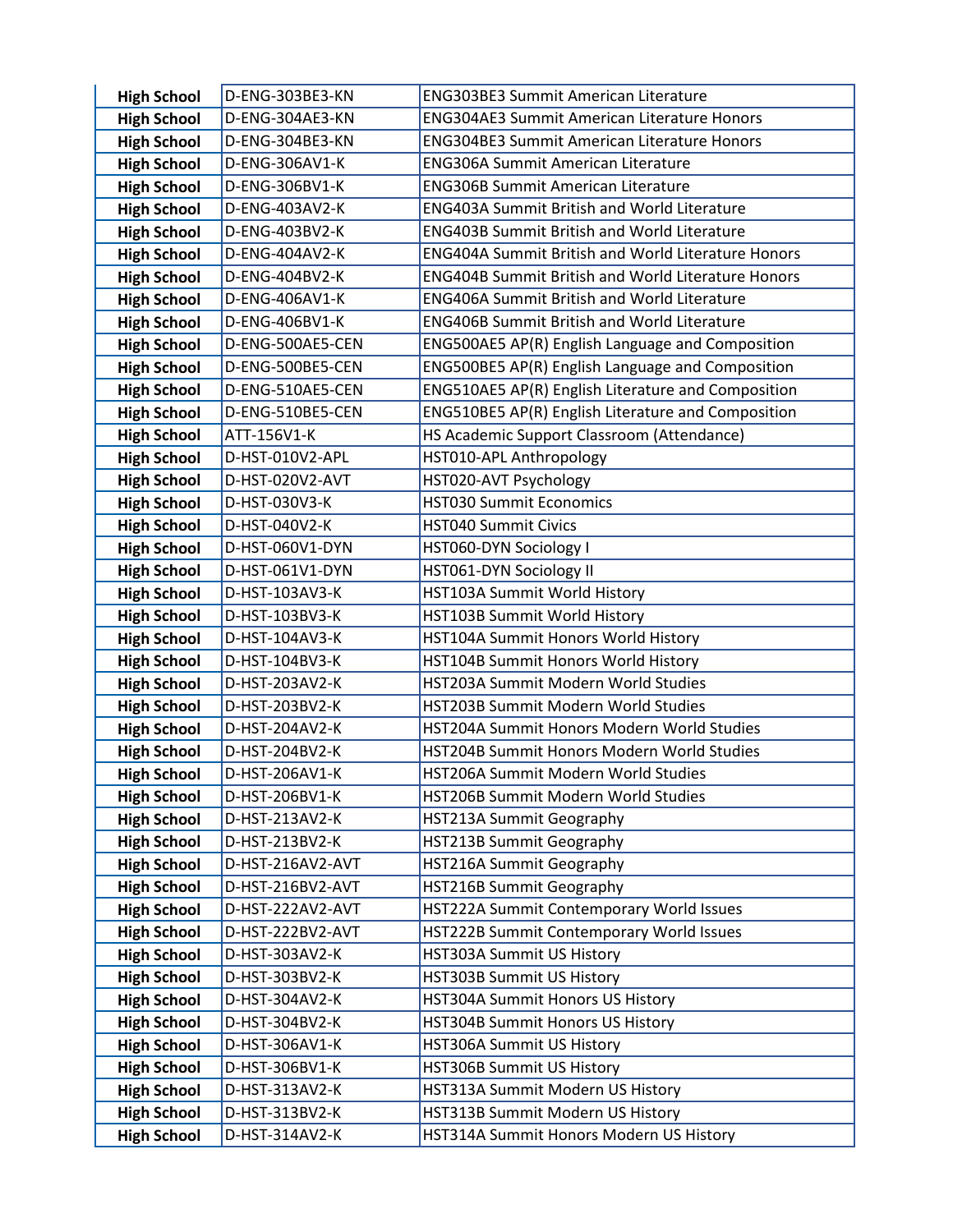| <b>High School</b> | D-HST-314BV2-K     | HST314B Summit Honors Modern US History               |
|--------------------|--------------------|-------------------------------------------------------|
| <b>High School</b> | D-HST-316AV1-K     | HST316A Summit Modern US History                      |
| <b>High School</b> | D-HST-316BE2-K     | HST316BE2 Summit Modern US History                    |
| <b>High School</b> | D-HST-403V2-K      | HST403 Summit US Government and Politics              |
| <b>High School</b> | D-HST-406V1-K      | HST406 Summit US Government and Politics              |
| <b>High School</b> | D-HST-413V2-K      | <b>HST413 Summit US and Global Economics</b>          |
| <b>High School</b> | D-HST-500AV3-A     | HST500A AP(R) US History                              |
| <b>High School</b> | D-HST-500BV3-A     | HST500B AP(R) US History                              |
| <b>High School</b> | D-HST-520E4-CEN    | HST520E4 AP(R) Macroeconomics                         |
| <b>High School</b> | D-HST-530E4-CEN    | HST530E4 AP(R) Microeconomics                         |
| <b>High School</b> | D-HST-540AE4CA-CEN | HST540AE4 AP(R) Psychology CA                         |
| <b>High School</b> | D-HST-540BE4CA-CEN | HST540BE4 AP(R) Psychology CA                         |
| <b>High School</b> | D-HST-560AE4-CEN   | HST560AE4 AP(R) World History                         |
| <b>High School</b> | D-HST-560BE4-CEN   | HST560BE4 AP(R) World History                         |
| <b>High School</b> | D-LAW-050V1-DYN    | LAW050-DYN Principles of Public Service: To Serve and |
|                    |                    | Protect                                               |
| <b>High School</b> | D-MTH-001AV2-APL   | MTH001A-APL Math Foundations I                        |
| <b>High School</b> | D-MTH-001BV2-APL   | MTH001B-APL Math Foundations I                        |
| <b>High School</b> | D-MTH-011AV2-APL   | MTH011A-APL Math Foundations II                       |
| <b>High School</b> | D-MTH-011BV2-APL   | MTH011B-APL Math Foundations II                       |
| <b>High School</b> | D-MTH-107AV2-K     | MTH107A Summit Developmental Algebra                  |
| <b>High School</b> | D-MTH-107BV2-K     | MTH107B Summit Developmental Algebra                  |
| <b>High School</b> | D-MTH-113AE2-K     | MTH113AE2 Pre-Algebra                                 |
| <b>High School</b> | D-MTH-113BE2-K     | MTH113BE2 Pre-Algebra                                 |
| <b>High School</b> | D-MTH-126AV3-K     | MTH126A Summit Algebra 1                              |
| <b>High School</b> | D-MTH-126BE4-K     | MTH126BE4 Summit Algebra 1                            |
| <b>High School</b> | D-MTH-128AV1CA-K   | MTH128A Summit Algebra 1 CA                           |
| <b>High School</b> | D-MTH-128BV1CA-K   | MTH128B Summit Algebra 1 CA                           |
| <b>High School</b> | D-MTH-148AV2-K     | MTH148A Summit Integrated Mathematics I               |
| <b>High School</b> | D-MTH-148BV2-K     | MTH148B Summit Integrated Mathematics I               |
| <b>High School</b> | D-MTH-206AV3-K     | MTH206A Summit Geometry                               |
| <b>High School</b> | D-MTH-206BV3-K     | MTH206B Summit Geometry                               |
| <b>High School</b> | D-MTH-207AV2-K     | MTH207A Summit Continuing Algebra                     |
| <b>High School</b> | D-MTH-207BV2-K     | MTH207B Summit Continuing Algebra                     |
| <b>High School</b> | D-MTH-208AV1-K     | MTH208A Summit Geometry                               |
| <b>High School</b> | D-MTH-208BV1-K     | MTH208B Summit Geometry                               |
| <b>High School</b> | D-MTH-209AV1-K     | MTH209A Summit Geometry Honors                        |
| <b>High School</b> | D-MTH-209BV1-K     | MTH209B Summit Geometry Honors                        |
| <b>High School</b> | D-MTH-248AV2-K     | MTH248A Summit Integrated Mathematics II              |
| <b>High School</b> | D-MTH-248BV2-K     | MTH248B Summit Integrated Mathematics II              |
| <b>High School</b> | D-MTH-306AV3-K     | MTH306A Summit Algebra 2                              |
| <b>High School</b> | D-MTH-306BV3-K     | MTH306B Summit Algebra 2                              |
| <b>High School</b> | D-MTH-307AV2-K     | MTH307A Summit Practical Math                         |
| <b>High School</b> | D-MTH-307BV2-K     | MTH307B Summit Practical Math                         |
| <b>High School</b> | D-MTH-308AV1-K     | MTH308A Summit Algebra 2                              |
| <b>High School</b> | D-MTH-308BV1-K     | MTH308B Summit Algebra 2                              |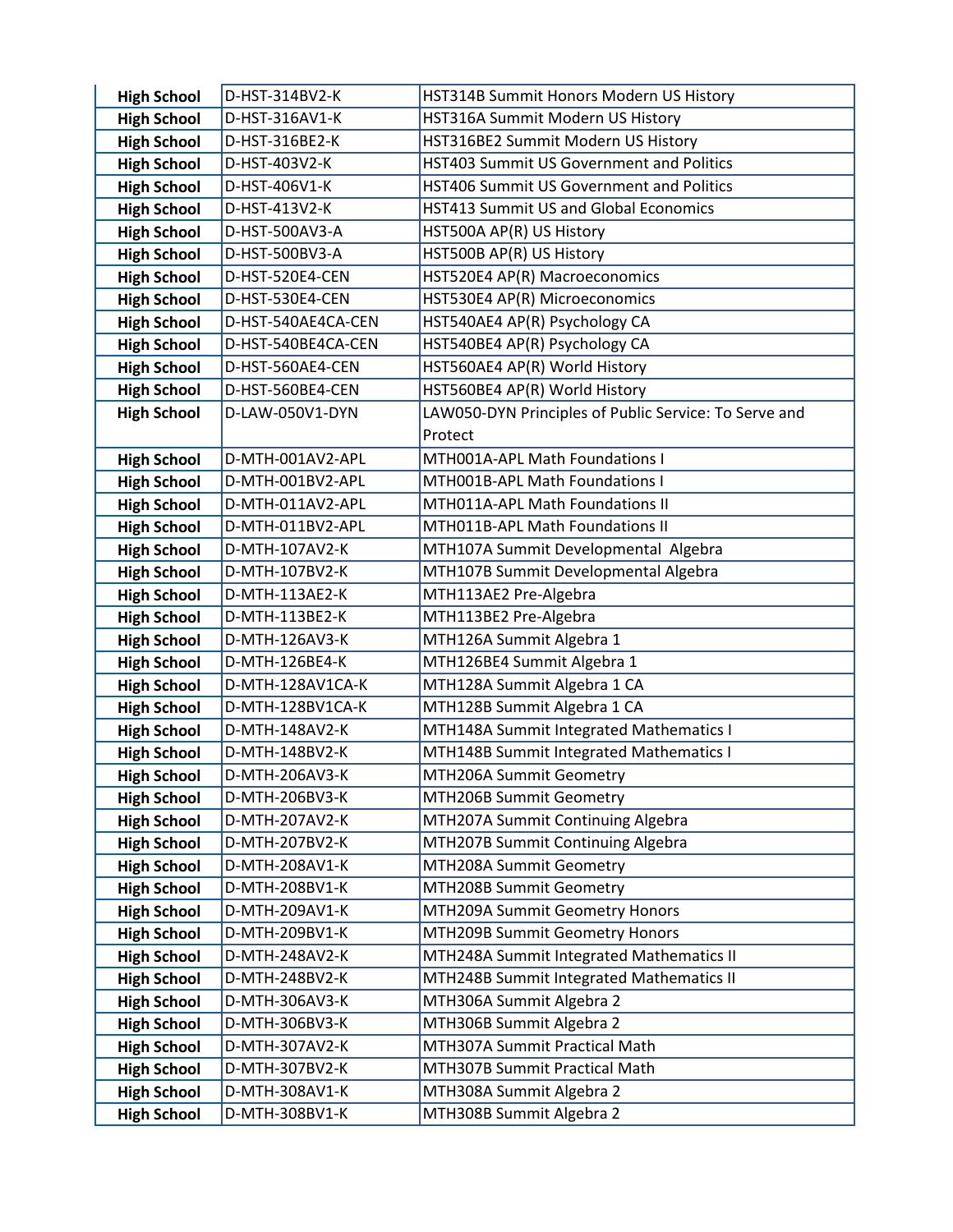| <b>High School</b>                       | D-MTH-309AV1-K                       | MTH309A Summit Algebra 2 Honors                                         |
|------------------------------------------|--------------------------------------|-------------------------------------------------------------------------|
| <b>High School</b>                       | D-MTH-309BV1-K                       | MTH309B Summit Algebra 2 Honors                                         |
| <b>High School</b>                       | D-MTH-322AV2-AVT                     | MTH322A Summit Consumer Math                                            |
| <b>High School</b>                       | D-MTH-322BV2-AVT                     | MTH322B Summit Consumer Math                                            |
| <b>High School</b>                       | D-MTH-332AV2-AVT                     | MTH332A Summit Integrated Math                                          |
| <b>High School</b>                       | D-MTH-332BV2-AVT                     | MTH332B Summit Integrated Math                                          |
| <b>High School</b>                       | D-MTH-348AV2-K                       | MTH348A Summit Integrated Mathematics III                               |
| <b>High School</b>                       | D-MTH-348BV2-K                       | MTH348B Summit Integrated Mathematics III                               |
| <b>High School</b>                       | D-MTH-403AV2-K                       | MTH403A Summit Pre-Calculus/Trigonometry                                |
| <b>High School</b>                       | D-MTH-403BV2-K                       | MTH403B Summit Pre-Calculus/Trigonometry                                |
| <b>High School</b>                       | D-MTH-413V2-K                        | MTH413 Summit Probability and Statistics                                |
| <b>High School</b>                       | D-MTH-433AV2-AVT                     | MTH433A Summit Calculus                                                 |
| <b>High School</b>                       | D-MTH-433BV2-AVT                     | MTH433B Summit Calculus                                                 |
| <b>High School</b>                       | D-MTH-500AE3-A                       | MTH500AE3 AP(R) Calculus AB                                             |
| <b>High School</b>                       | D-MTH-500BE3-A                       | MTH500BE3 AP(R) Calculus AB                                             |
| <b>High School</b>                       | D-MTH-510AE2-A                       | MTH510AE2 AP(R) Statistics                                              |
| <b>High School</b>                       | D-MTH-510BE3-A                       | MTH510BE2 AP(R) Statistics                                              |
| <b>High School</b>                       | ATT-187V1-K                          | National Clubs (Attendance)                                             |
| <b>High School</b>                       | ATT-332V1-K                          | National Math Lab FT Summer (Attendance)                                |
| <b>High School</b>                       | ATT-333V1-K                          | National Math Lab PT Summer (Attendance)                                |
| <b>High School</b>                       | D-ORN-005V1-K                        | ORN005 Welcome Back: Middle and High School                             |
| <b>High School</b>                       | D-ORN-010AV5CA-K                     | ORN010A Online Learning: High School CA                                 |
| <b>High School</b>                       | D-ORN-010BV5CA-K                     | ORN010B Online Learning: High School CA                                 |
| <b>High School</b>                       | D-ORN-010E5-K                        | ORN010E5 Online Learning: Middle and High School                        |
| <b>High School</b>                       | D-ORN-100ADVSM8E1-K                  | ORN100 Advisory SM8 Finding Your Path I                                 |
| <b>High School</b>                       | D-ORN-100V1-K                        | ORN100 Finding Your Path I                                              |
| <b>High School</b><br><b>High School</b> | D-ORN-200ADVSM8E1-K<br>D-ORN-200V1-K | ORN200 Advisory SM8 Finding Your Path II<br>ORN200 Finding Your Path II |
| <b>High School</b>                       | D-ORN-300ADVSM8E1-K                  | ORN300 Advisory SM8 Finding Your Path III                               |
| <b>High School</b>                       | D-ORN-300V1-K                        | ORN300 Finding Your Path III                                            |
| <b>High School</b>                       | D-ORN-400ADVSM8E1-K                  | ORN400 Advisory SM8 Finding Your Path IV                                |
| <b>High School</b>                       | D-ORN-400V1-K                        | ORN400 Finding Your Path IV                                             |
| <b>High School</b>                       | D-OTH-010V2-K                        | OTH010 Summit Skills for Health                                         |
| <b>High School</b>                       | D-OTH-016V2-K                        | OTH016 Summit Health                                                    |
| <b>High School</b>                       | D-OTH-020AV2-K                       | OTH020A Summit Physical Education                                       |
| <b>High School</b>                       | D-OTH-020BV2-K                       | <b>OTH020B Summit Physical Education</b>                                |
| <b>High School</b>                       | D-OTH-021V1-K                        | OTH021 Summit Personal Fitness I                                        |
| <b>High School</b>                       | D-OTH-022V1-K                        | OTH022 Summit Personal Fitness II                                       |
| <b>High School</b>                       | D-OTH-026V2-K                        | OTH026 Summit Physical Education                                        |
| <b>High School</b>                       | D-OTH-031V1-DYN                      | OTH031-DYN Archaeology                                                  |
| <b>High School</b>                       | D-OTH-033V1-DYN                      | OTH033-DYN Veterinary Science                                           |
| <b>High School</b>                       | D-OTH-034V1-DYN                      | OTH034-DYN Introduction to Agriscience                                  |
| <b>High School</b>                       | D-OTH-036V1-DYN                      | OTH036-DYN Gothic Literature                                            |
| <b>High School</b>                       | D-OTH-038V1-DYN                      | OTH038-DYN Careers in Criminal Justice                                  |
| <b>High School</b>                       | D-OTH-039V1-DYN                      | OTH039-DYN Criminology                                                  |
| <b>High School</b>                       | D-OTH-040V1-K                        | OTH040 Reaching Your Academic Potential                                 |
| <b>High School</b>                       | D-OTH-050V1-K                        | OTH050 Achieving Your Career and College Goals                          |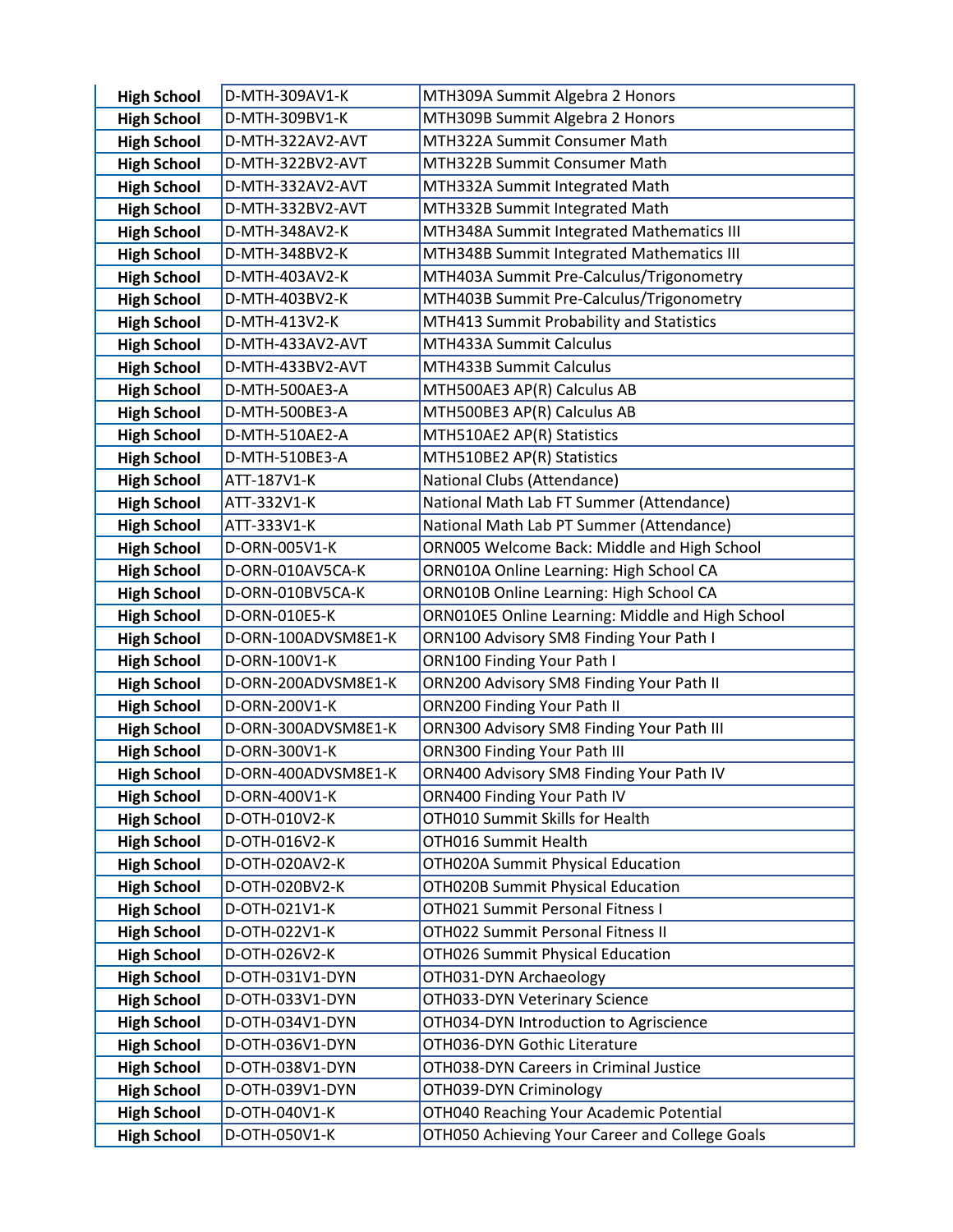| <b>High School</b>                       | D-OTH-060V1-AVT                   | OTH060-AVT Family and Consumer Science                                |
|------------------------------------------|-----------------------------------|-----------------------------------------------------------------------|
| <b>High School</b>                       | D-OTH-080V2-AVT                   | OTH080 Summit Nutrition and Wellness                                  |
| <b>High School</b>                       | D-OTH-090V2-AVT                   | OTH090 Summit Life Skills                                             |
| <b>High School</b>                       | D-OTH-091V1-DYN                   | OTH091-DYN Law and Order                                              |
| <b>High School</b>                       | D-OTH-092V1-DYN                   | OTH092-DYN Health Science I                                           |
| <b>High School</b>                       | D-OTH-094V1-DYN                   | OTH094-DYN Health Science II                                          |
| <b>High School</b>                       | D-OTH-110E2-CEN                   | OTH110E2 Understanding Child Development                              |
| <b>High School</b>                       | D-OTH-111E2-CEN                   | OTH111E2 Introduction to Teaching                                     |
| <b>High School</b>                       | D-OTH-161E1-DYN                   | OTH161 Early Childhood Education 1                                    |
| <b>High School</b>                       | D-OTH-162E1-DYN                   | OTH162 Early Childhood Education 2                                    |
| <b>High School</b>                       | D-OTH-181E1-DYN                   | OTH181 Fashion Design                                                 |
| <b>High School</b>                       | D-OTH-182E1-DYN                   | OTH182 Interior Design                                                |
| <b>High School</b>                       | D-OTH-212E2-CEN                   | OTH212E2 Engineering Drawing and Design 1                             |
| <b>High School</b>                       | D-OTH-221E2-CEN                   | OTH221E2 Engineering Fundamentals 1                                   |
| <b>High School</b>                       | D-PRJ-010V1-K                     | PRJ010 Service Learning                                               |
| <b>High School</b>                       | D-SCI-010V3-K                     | SCI010 Summit Environmental Science                                   |
| <b>High School</b>                       | D-SCI-020E1-DYN                   | SCI020 Astronomy 1                                                    |
| <b>High School</b>                       | D-SCI-021E1-DYN                   | SCI021 Astronomy 2                                                    |
| <b>High School</b>                       | D-SCI-030E2-K                     | SCI030E2 Forensic Science                                             |
| <b>High School</b>                       | D-SCI-102AXE3-K                   | SCI102AXE3 Summit Physical Science                                    |
| <b>High School</b>                       | D-SCI-102BXE3-K                   | SCI102BXE3 Summit Physical Science                                    |
| <b>High School</b>                       | D-SCI-106AE2-K                    | SCI106AE2 Summit Physical Science                                     |
| <b>High School</b>                       | D-SCI-106BE3-K                    | SCI106BE3 Summit Physical Science                                     |
| <b>High School</b>                       | D-SCI-113AXV2-K                   | <b>SCI113AX Summit Earth Science</b>                                  |
| <b>High School</b>                       | D-SCI-113BXV2-K                   | <b>SCI113BX Summit Earth Science</b>                                  |
| <b>High School</b>                       | D-SCI-114AXV2-K                   | SCI114AX Summit Honors Earth Science                                  |
| <b>High School</b>                       | D-SCI-114BXV2-K                   | SCI114BX Summit Honors Earth Science                                  |
| <b>High School</b>                       | D-SCI-116AV1-K                    | <b>SCI116A Summit Earth Science</b><br>SCI116BE2 Summit Earth Science |
| <b>High School</b><br><b>High School</b> | D-SCI-116BE2-K<br>D-SCI-203AXE3-K | SCI203AXE3 Summit Biology                                             |
| <b>High School</b>                       | D-SCI-203BXE3-K                   | SCI203BXE3 Summit Biology                                             |
| <b>High School</b>                       | D-SCI-204AXE3-K                   | SCI204AXE3 Summit Honors Biology                                      |
| <b>High School</b>                       | D-SCI-204BXE3-K                   | SCI204BXE3 Summit Honors Biology                                      |
| <b>High School</b>                       | D-SCI-206AE3-K                    | SCI206AE3 Summit Biology                                              |
| <b>High School</b>                       | D-SCI-206BE3-K                    | SCI206BE3 Summit Biology                                              |
| <b>High School</b>                       | D-SCI-303AXE3-K                   | SCI303AXE3 Summit Chemistry                                           |
| <b>High School</b>                       | D-SCI-303BXE3-K                   | SCI303BXE3 Summit Chemistry                                           |
| <b>High School</b>                       | D-SCI-304AXE3-K                   | SCI304AXE3 Summit Honors Chemistry                                    |
| <b>High School</b>                       | D-SCI-304BXE3-K                   | SCI304BXE3 Summit Honors Chemistry                                    |
| <b>High School</b>                       | D-SCI-306AE2-K                    | SCI306AE2 Summit Chemistry                                            |
| <b>High School</b>                       | D-SCI-306BE2-K                    | SCI306BE2 Summit Chemistry                                            |
| <b>High School</b>                       | D-SCI-330AE1-DYN                  | SCI330A Anatomy and Physiology                                        |
| <b>High School</b>                       | D-SCI-330BE1-DYN                  | <b>SCI330B Anatomy and Physiology</b>                                 |
| <b>High School</b>                       | D-SCI-403AXV2-K                   | <b>SCI403AX Summit Physics</b>                                        |
| <b>High School</b>                       | D-SCI-403BXV2-K                   | <b>SCI403BX Summit Physics</b>                                        |
| <b>High School</b>                       | D-SCI-404AXV2-K                   | <b>SCI404AX Summit Honors Physics</b>                                 |
| <b>High School</b>                       | D-SCI-404BXV2-K                   | <b>SCI404BX Summit Honors Physics</b>                                 |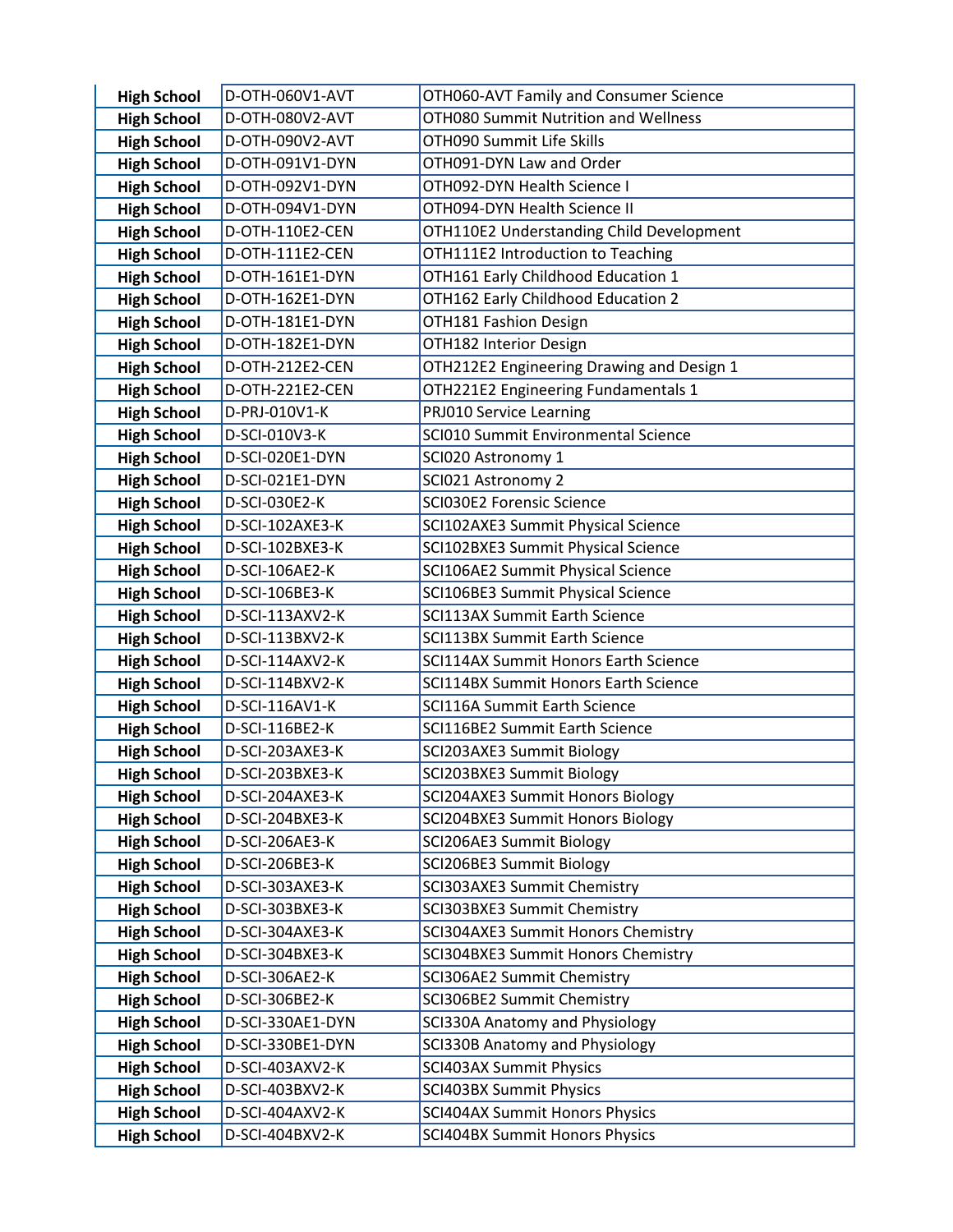| <b>High School</b>                       | D-SCI-500AE6-CEN               | SCI500AE6 AP(R) Biology                   |
|------------------------------------------|--------------------------------|-------------------------------------------|
| <b>High School</b>                       | D-SCI-500BE6-CEN               | SCI500BE6 AP(R) Biology                   |
| <b>High School</b>                       | D-SCI-510AV3-A                 | SCI510A AP(R) Chemistry                   |
| <b>High School</b>                       | D-SCI-510BV3-A                 | SCI510B AP(R) Chemistry                   |
| <b>High School</b>                       | D-MTH-SPLSTRIDHSV2-K           | Stride Skills Arcade Algebra 1            |
| <b>High School</b>                       | D-MTH-STRIDALG2V1-K            | Stride Skills Arcade Algebra 2            |
| <b>High School</b>                       | D-SCI-SPLSTRIDHSV2-K           | <b>Stride Skills Arcade Biology</b>       |
| <b>High School</b>                       | D-MTH-STRIDGEOMV1-K            | <b>Stride Skills Arcade Geometry</b>      |
| <b>High School</b>                       | D-ENG-SPLSTRIDHSV2-K           | Stride Skills Arcade HS English 1         |
| <b>High School</b>                       | D-ENG2-STRIDHSV2-K             | Stride Skills Arcade HS English 2         |
| <b>High School</b>                       | D-ENG3-STRIDHSV2-K             | Stride Skills Arcade HS English 3         |
| <b>High School</b>                       | D-TCH-027V1-K                  | TCH027 Green Design and Technology        |
| <b>High School</b>                       | D-TCH-028V1-K                  | TCH028 Digital Arts I                     |
| <b>High School</b>                       | D-TCH-029V1-G                  | TCH029 Digital Arts II                    |
| <b>High School</b>                       | D-TCH-031E2-DYN                | TCH031E2 Digital Photography 1            |
| <b>High School</b>                       | D-TCH-032E2-DYN                | TCH032E2 Digital Photography 2            |
| <b>High School</b>                       | D-TCH-035V1-K                  | TCH035 Image Design and Editing           |
| <b>High School</b>                       | D-TCH-040V2-K                  | TCH040 Web Design                         |
| <b>High School</b>                       | D-TCH-071V1-DYN                | TCH071-DYN Game Design 1                  |
| <b>High School</b>                       | D-TCH-076V1-DYN                | TCH076-DYN 3D Modeling                    |
| <b>High School</b>                       | D-TCH-083AE1-DYN               | TCH083A Animation 1                       |
| <b>High School</b>                       | D-TCH-083BE1-DYN               | TCH083B Animation 1                       |
| <b>High School</b>                       | D-TCH-105V1-K                  | <b>TCH105 Computer Literacy</b>           |
| <b>High School</b>                       | D-TCH-105E2-PBL-K              | TCH105E2-PBL Computer Literacy            |
| <b>High School</b>                       | D-TCH-114E3-PBL-K              | TCH114E3-PBL Microsoft Office 1           |
| <b>High School</b>                       | D-TCH-115E2-PBL-K              | TCH115E2-PBL Microsoft Office 2           |
| <b>High School</b><br><b>High School</b> | <b>TI1F1</b><br>D-WLG-100AV1-M | Title 1 (Attendance)<br>WLG100A Spanish I |
| <b>High School</b>                       | D-WLG-100BV1-M                 | WLG100B Spanish I                         |
| <b>High School</b>                       | D-WLG-106AV2-K                 | WLG106A Summit Spanish I                  |
| <b>High School</b>                       | D-WLG-106BV2-K                 | WLG106B Summit Spanish I                  |
| <b>High School</b>                       | D-WLG-110AV1-M                 | WLG110A French I                          |
| <b>High School</b>                       | D-WLG-110BV1-M                 | WLG110B French I                          |
| <b>High School</b>                       | D-WLG-120AV1-M                 | WLG120A German I                          |
| <b>High School</b>                       | D-WLG-120BV1-M                 | WLG120B German I                          |
| <b>High School</b>                       | D-WLG-130AV1-M                 | WLG130A Latin I                           |
| <b>High School</b>                       | D-WLG-130BV1-M                 | WLG130B Latin I                           |
| <b>High School</b>                       | D-WLG-140AV1-M                 | WLG140A Chinese I                         |
| <b>High School</b>                       | D-WLG-140BV1-M                 | WLG140B Chinese I                         |
| <b>High School</b>                       | D-WLG-200AV1-M                 | WLG200A Spanish II                        |
| <b>High School</b>                       | D-WLG-200BV1-M                 | WLG200B Spanish II                        |
| <b>High School</b>                       | D-WLG-210AV1-M                 | WLG210A French II                         |
| <b>High School</b>                       | D-WLG-210BV1-M                 | WLG210B French II                         |
| <b>High School</b>                       | D-WLG-220AV1-M                 | WLG220A German II                         |
| <b>High School</b>                       | D-WLG-220BV1-M                 | WLG220B German II                         |
| <b>High School</b>                       | D-WLG-230AV1-M                 | WLG230A Latin II                          |
| <b>High School</b>                       | D-WLG-230BV1-M                 | WLG230B Latin II                          |